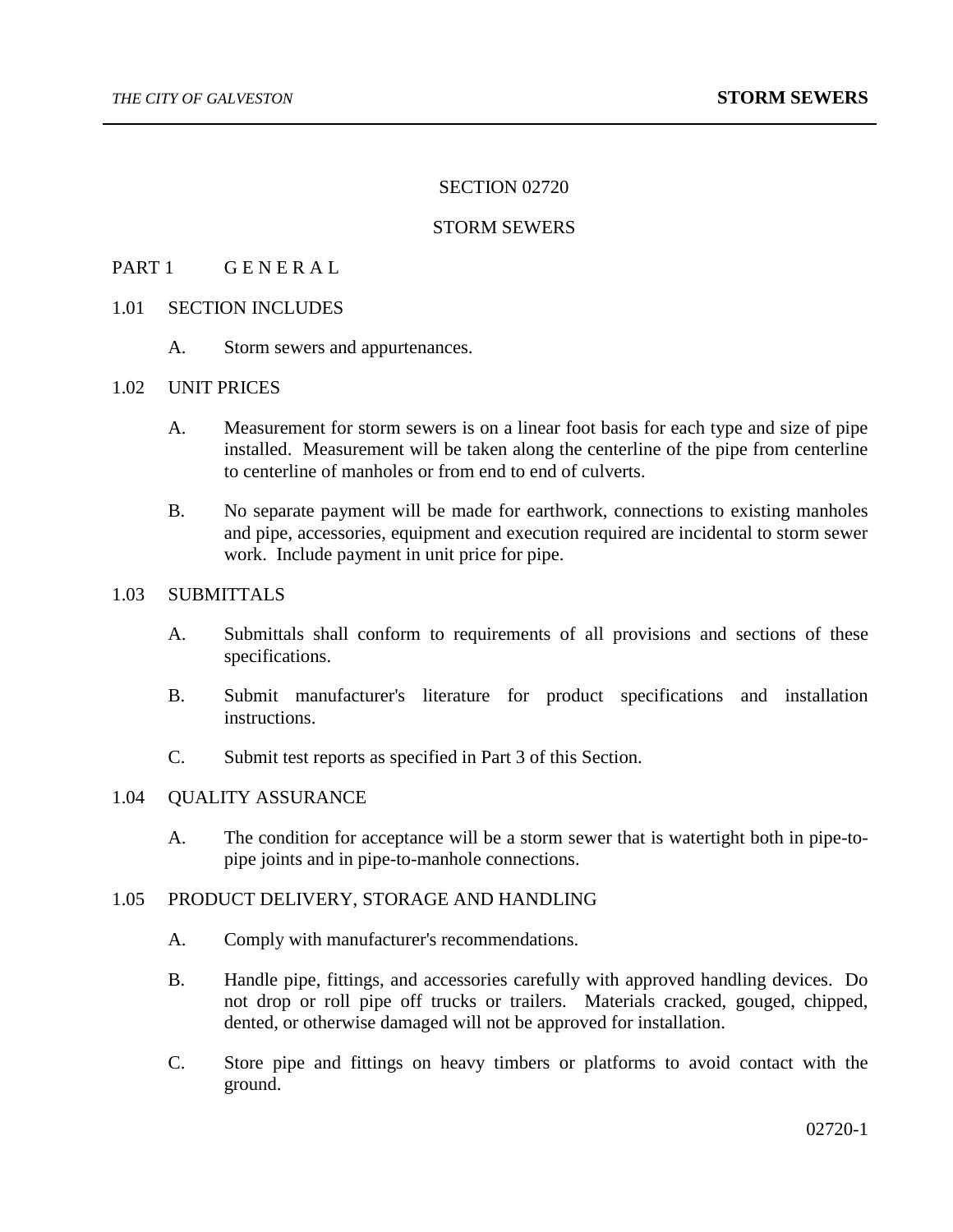- D. Unload pipe, fittings, and specials as close as practical to the location of installation to avoid unnecessary handling.
- E. Keep interiors of pipe and fittings completely free of dirt and foreign matter.
- PART 2 PRODUCTS

#### 2.01 PIPE

- A. Piping materials for storm sewers shall be of the sizes and types indicated on the Drawings.
- B. Materials for pipe and fittings, other than those specified or referenced, may be considered for use in storm sewers.
- C. For consideration of other materials, submit complete manufacturer's data including materials, sizes, flow carrying capacity, installation procedures, and history of similar installations to Engineer for pre-bid evaluations, if allowed, or as a substitution.

#### 2.02 PIPE MATERIAL SCHEDULE

- A. Reinforced Concrete Pipe: Conform to requirement of Section 02615 Reinforced Concrete Pipe.
- B. Monolithic Reinforced Concrete Box Sewers: Conform to requirements of Section 02616 - Monolithic Reinforced Concrete Box Sewers.
- C. Precast Reinforced Concrete Box Sewers: Conform to requirements of Section 02617 - Precast Reinforced Concrete Box Sewers.
- D. When approved by the Owner's Representative, high-density polyethylene, corrugated drainage pipe meeting requirements of AASHTO M252 or M294 and ASTM D3350, Hancor or equal.

## 2.03 BEDDING, BACKFILL, AND TOPSOIL MATERIAL

- A. Bedding and Backfill Material: Conform to requirements of Sections 02227 Excavation and Backfill for Utilities, and 02229 - Utility Backfill Material.
- B. Topsoil: Conform to requirements of Section 02920 Topsoil.

#### PART 3 EXECUTION

# 3.01 PREPARATION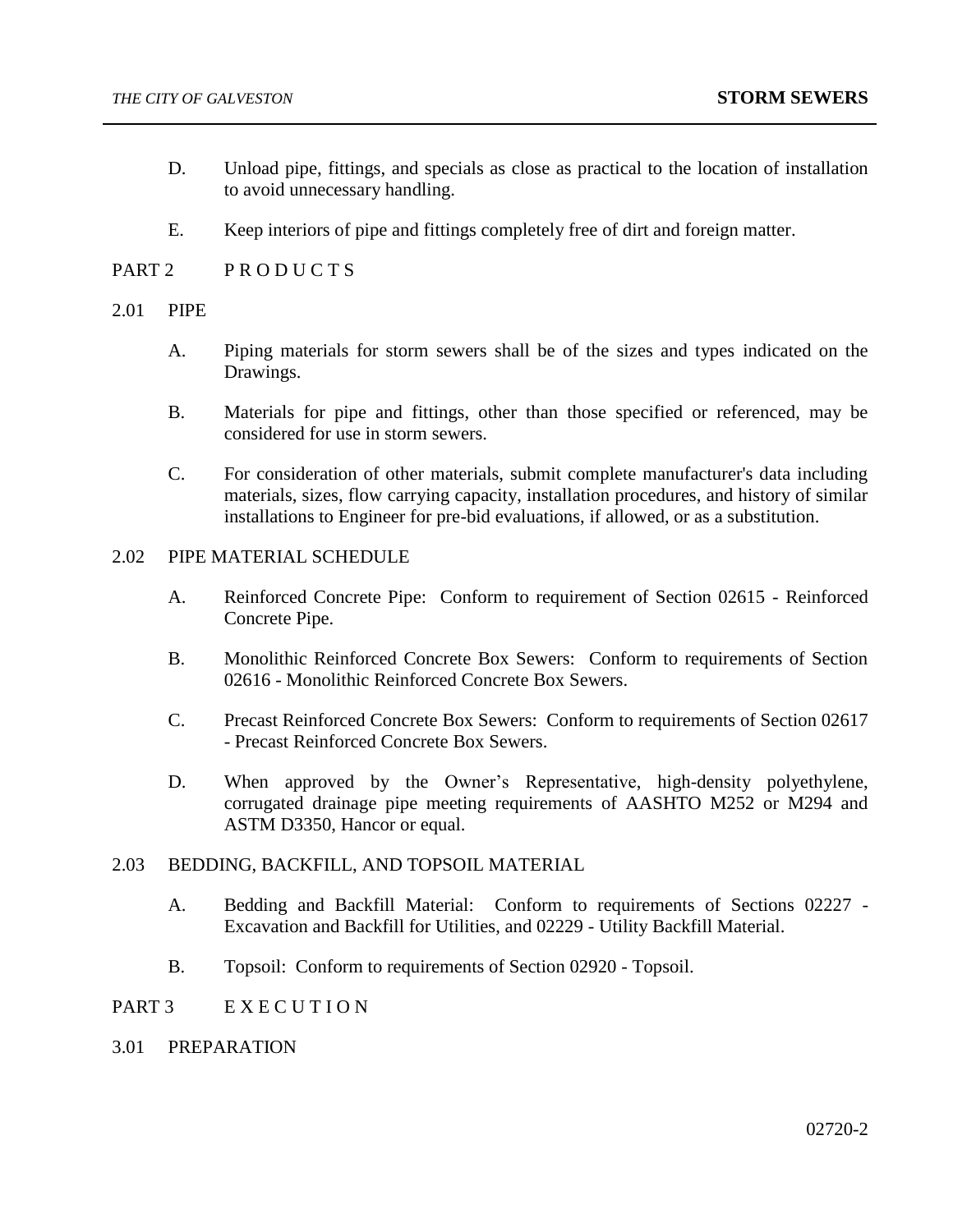- A. Set up street detours and barricades in preparation for excavation if construction will affect traffic. Conform to requirements of Section 01570 - Traffic Control and Regulation.
- B. Provide barricades and warning lights and signs, for excavations. Conform to requirements of Section 01570 - Traffic Control and Regulation. Maintain barricades and warning lights for streets and intersections where work is in progress or where affected by the work and is considered hazardous to traffic movements.
- C. Perform work in accordance with OSHA standards. Employ a Trench Safety System as specified in Section 01526 - Trench Safety Systems, for excavations over 5 feet deep.
- D. Immediately notify the agency or company owning any utility line which is damaged, broken or disturbed. Obtain approval from Owner's Representative and agency for any repairs or relocations, either temporary or permanent.
- E. Remove old pavements and structures including sidewalks and driveways in accordance with requirements of Section 02050 - Demolition and Section 02076 - Removing Existing Pavements and Structures.
- F. Install and operate necessary dewatering and surface water control measures in accordance with Section 01563 - Control of Ground Water and Surface Water.

### 3.02 EXCAVATION

- A. Earthwork. Refer to Section 02227 Excavation and Backfill for Utilities and as directed on Drawings.
- B. Line and Grade. Establish the proper line and grade in the trench as shown in the drawings. Maintain this control for a minimum of 100 feet behind and ahead of the pipe-laying operation. Use appropriately sized grade boards, as necessary, which are substantially supported. Protect the boards and location stakes from damage or dislocation. Use of a laser beam equipment to establish and maintain proper line and grade of the work is acceptable.
- C. Trench Excavation. Excavate pipe trenches to a level 8-inches below the indicated invert. Backfill the excavation with the specified bedding material to the level of the lower one-third of the pipe barrel. Tamp and compact backfill to provide bedding at the indicated grade. Form the bedding foundation to a minimum depth of one-eighth of the pipe diameter, but not less than 6 inches.

#### 3.03 PIPE INSTALLATION

A. Install in accordance with the pipe manufacturer's recommendations and as specified in this Section.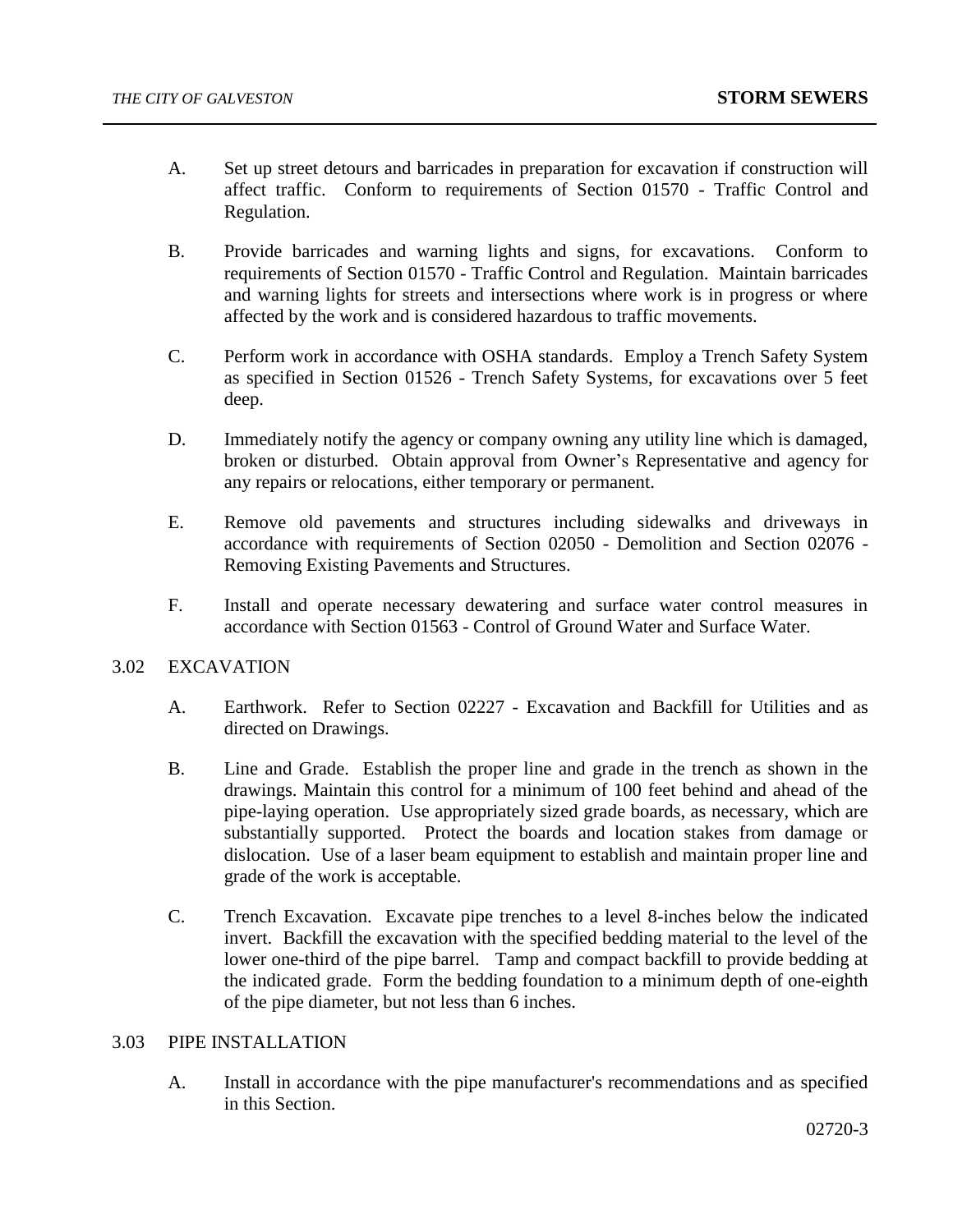- B. Install pipe only after excavation is completed, the bottom of the trench shaped, bedding material is installed, and the trench has been approved by the Owner's Representative.
- C. Install pipe to the line and grade indicated. Place pipe so that it has continuous bearing of barrel on bedding material and is laid in the trench so the interior surfaces of the pipe follow the grades and alignments indicated.
- D. Install pipe with the spigot ends toward the direction of flow.
- E. Form a concentric joint with each section of adjoining pipe so as to prevent offsets.
- F. Place and drive home newly laid sections with come-a-long winches so as to eliminate damage to sections. Use of backhoes or similar powered equipment will not be allowed unless protective measures are provided and approved in advance by the Owner's Representative.
- G. Keep the interior of pipe clean as the installation progresses. Where cleaning after laying the pipe is difficult because of small pipe size, use a suitable swab or drag in the pipe and pull it forward past each joint immediately after the joint has been completed.
- H. Keep excavations free of water during construction and until final inspection.
- I. When work is not in progress, cover the exposed ends of pipes with an approved plug to prevent foreign material from entering the pipe.

#### 3.04 PIPE INSTALLATION OTHER THAN OPEN CUT

A. For installation of pipe by augering, boring, or jacking pipe, conform to requirements of Section 02315 - Pipe and Casing Augering for Sewers.

#### 3.05 INSTALLATION OF APPURTENANCES

- A. Construction manholes and inlets to conform to requirements of Sections 02600 Cast-in-place Concrete Manhole and Section 02601 - Precast Concrete Manholes. Install frames, grate rings and covers to conform to requirements of Section 02603 - Frames, Grates, Rings and Covers.
- B. Install headwalls and wingwalls to conform to requirements of Section 02605 Castin Place Inlets, Headwalls and Wingwalls and Section 02606 - Precast Concrete Inlets, Headwalls and Wingwalls.
- C. Rehabilitate existing manholes to conform to requirements of Section 02764 Manhole Rehabilitation. Adjust manhole covers to grade conforming to requirements of Section 02607 - Adjusting Manholes, Inlets and Valve Boxes to Grade.